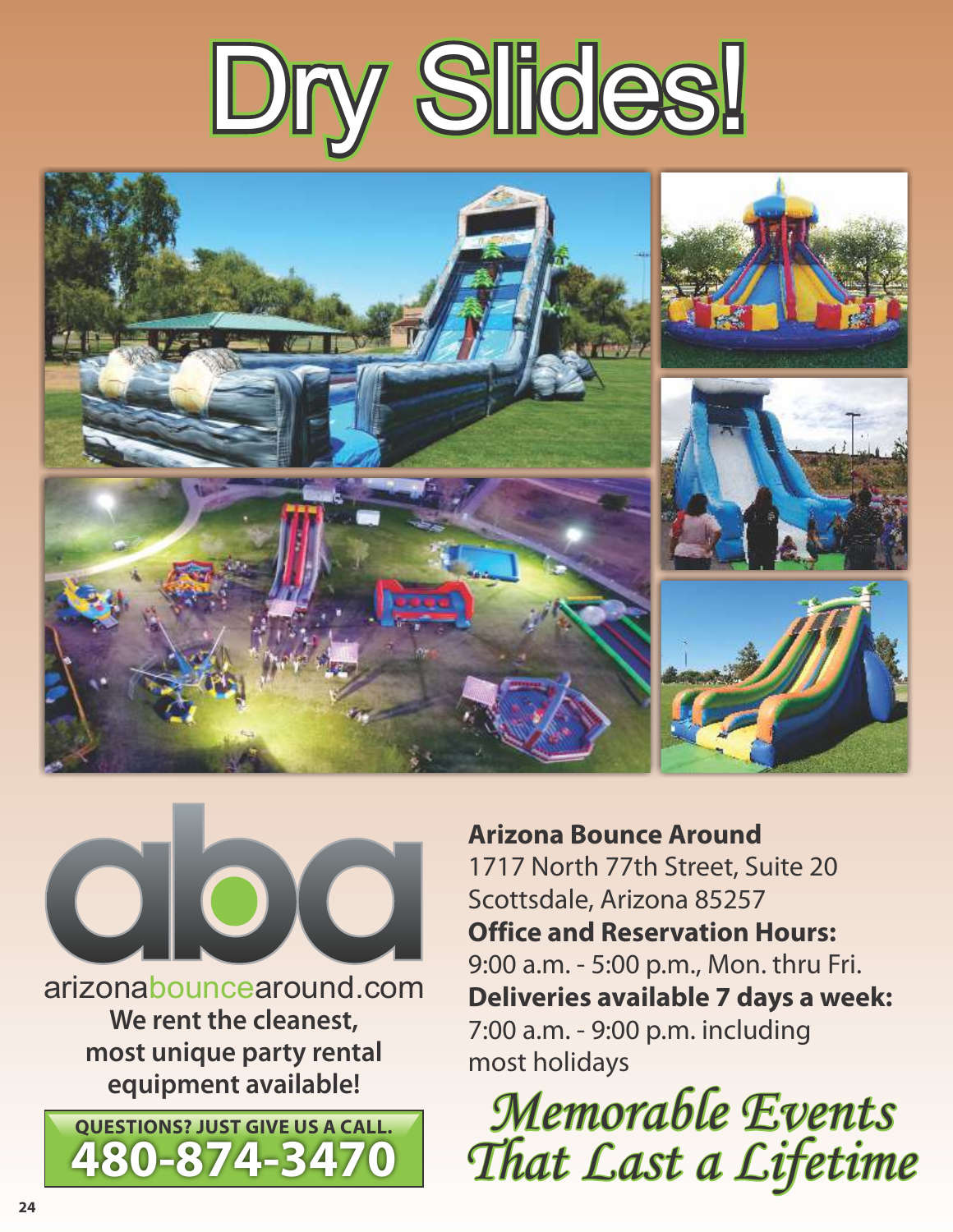





**\$10 per additional hour \$899.00 / 4 Hours**

**Minimum space required 50' (15.24 m) wide 38' (11.58 m) tall 75' (22.86 m) long**

## **28' Tree House Slide**



**Unbeatable prices too low to display Call For Special Pricing!**

**Minimum space required 25' (7.62 m) wide 32' (9.75 m) tall 55' (16.76 m) long**

## **35' Black Diamond 31' Dual Lane Alpine Slide**



**Unbeatable prices too low to display Call For Special Pricing!** **Minimum space required 25' (7.62 m) wide 35' (10.66 m) tall 20' (36.57 m) long**

## **27' Tidal Wave Dry Slide**



**\$10 per additional hour \$549.00 / 4 Hours** **Minimum space required 25' (7.62 m) wide 30' (9.14 m) tall 50' (15.24 m) long**